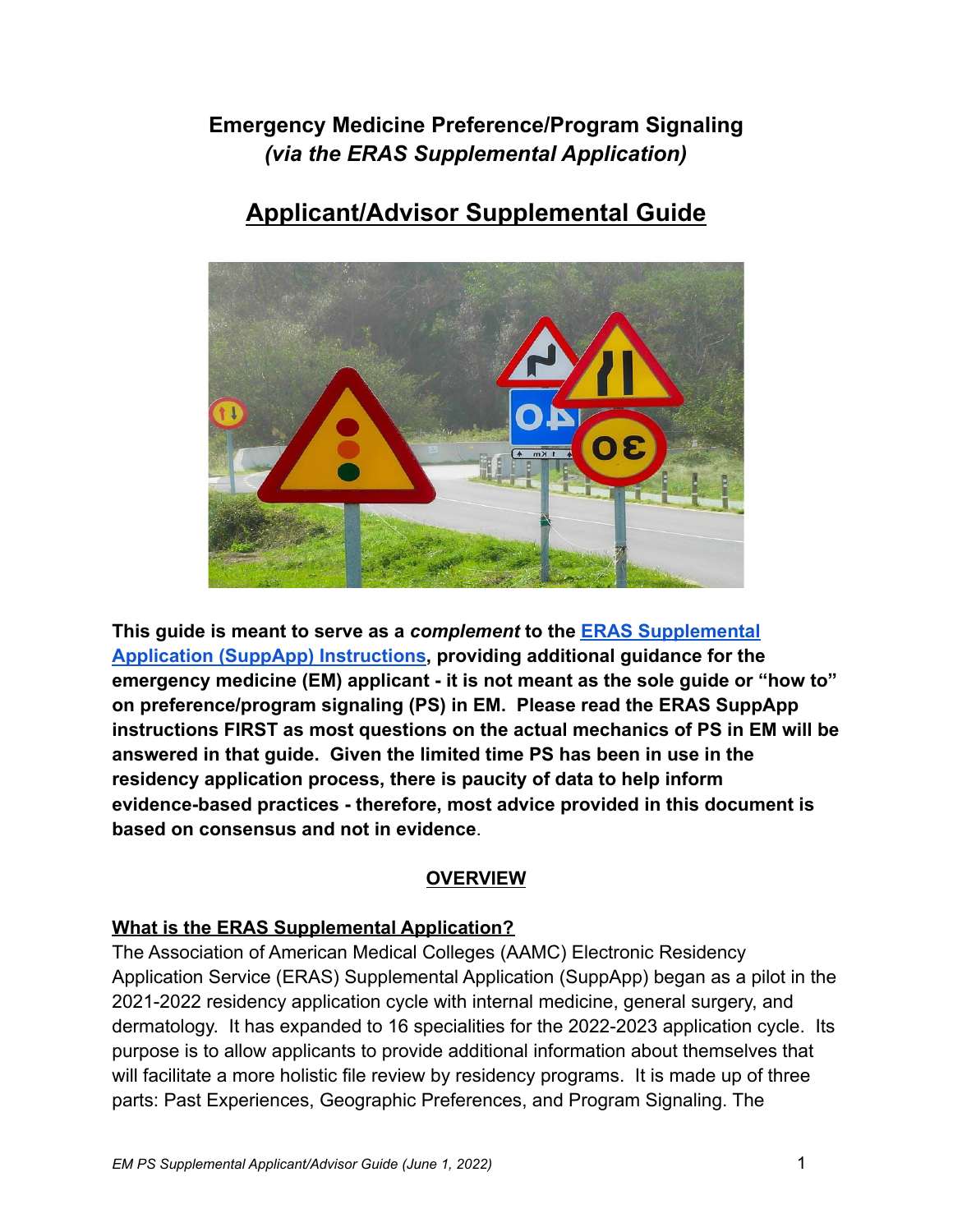SuppApp is currently separate from the MyERAS application that applicants normally fill out but the plan is for eventual integration into the MyERAS application. Please visit the [AAMC website](https://students-residents.aamc.org/applying-residencies-eras/supplemental-eras-application-eras-2023-cycle) for more information.

## **Is EM participating in the ERAS SuppApp?**

Yes, but EM will **ONLY** be participating in the **Program Signaling** part of the supplemental application. EM applicants will **NOT** need to fill out the Past Experiences or Geographical Preferences sections and these sections will **NOT** be visible to EM programs, even if you filled these sections out for application to another specialty in addition to EM.

## **What is Preference/Program Signaling (PS)?**

PS allows an applicant to send a limited number of "signals" to residency programs that they are genuinely interested in at the time of the initial residency application. These signals help programs identify genuinely interested applicants early in the application review process, providing an opportunity for a more holistic review of applicants most interested in their program.

To read more about the history of preference signaling, how it was originally used in labor economics and how it is now used in medicine, please read "[Making our](https://pubmed.ncbi.nlm.nih.gov/35060866/) [Preference Known: Preference Signaling in the Emergency Medicine Residency](https://pubmed.ncbi.nlm.nih.gov/35060866/) [Application.](https://pubmed.ncbi.nlm.nih.gov/35060866/)"

**Note:** *Preference Signaling* **and** *Program Signaling* **mean the same thing and are interchangeable terms (PS)**. For the sake of clarity, we will use the term *signal* for the actual communication sent to programs. **The ERAS Supplemental Application is using the term Program Signaling for the upcoming application cycle.**

## **What is the goal of PS?**

It is no secret that residency programs struggle to holistically review the large number of applications they receive per season for a limited number of positions.<sup>1</sup> Additionally, applicants are amounting increasing debt as they apply to an increasing number of programs per year (average of 50-60 as of 2021),<sup>1</sup> all while struggling to gain visibility at individual institutions. PS is an attempt to restore order to an increasingly complex process in a low effort, low cost, and equitable manner for all stakeholders.

From the applicant perspective, PS helps applicants garner the attention of the programs which most interest them. The limited number of signals each applicant can assign gives the signal real value that may influence program interview decisions unlike the dime a dozen "I'm really interested in your program…" emails that a program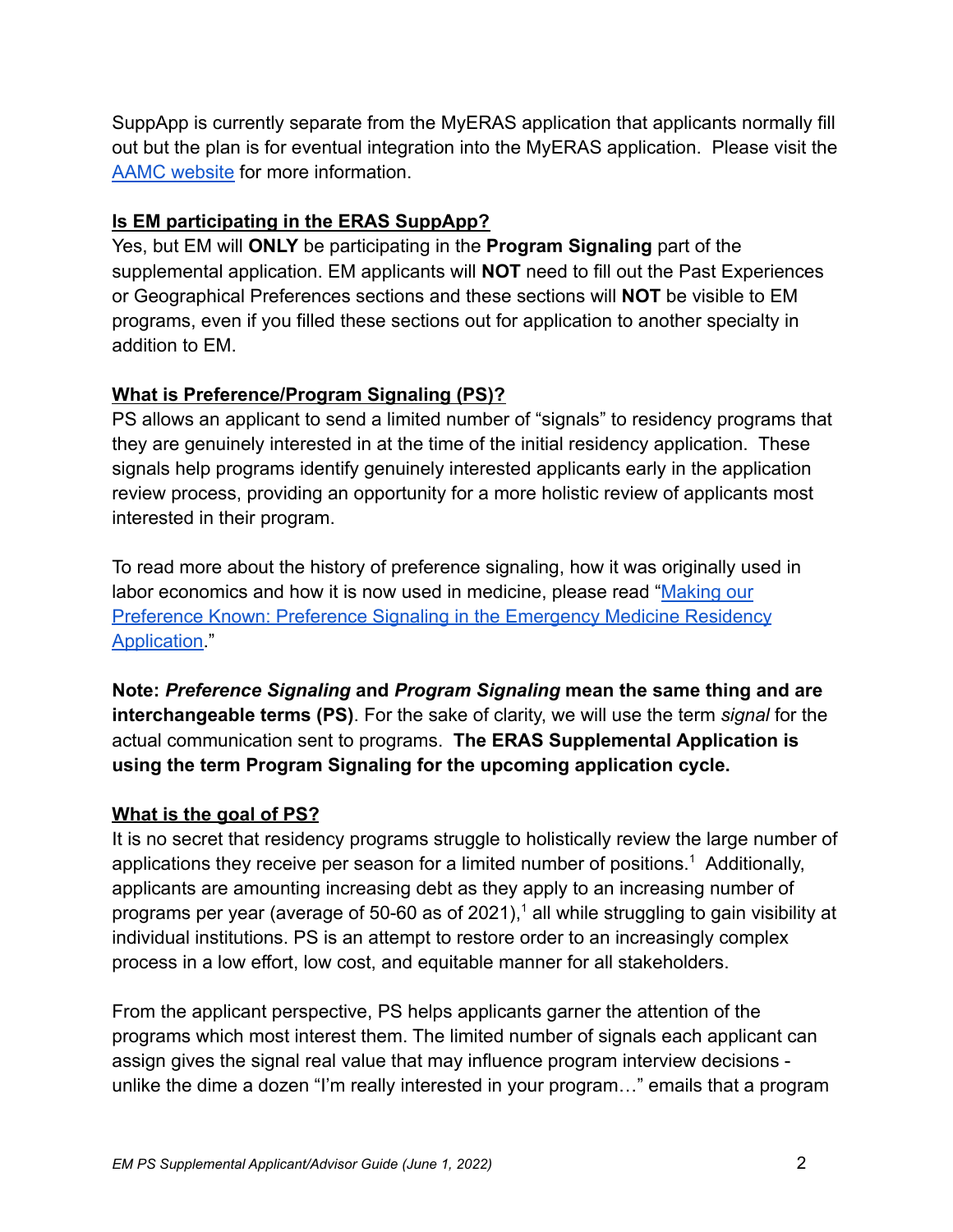receives. We know from the ENT experience that signals increased interview yield by 58% across the *entire* spectrum of applicant competitiveness and the interview yield *increased* as applicant competitiveness *decreased*. 2 In recent years, particularly with the virtual nature of interviews, there has been a sentiment of highly competitive applicants "hoarding" interviews, particularly early in the interview season. $3$  By allowing programs to identify applicants with genuine interest, they can offer interviews to a more individualized applicant pool, "leveling the playing field" a bit and allowing interviews to be more appropriately distributed amongst a more diverse group of applicants - a win for both applicants and programs.

From the program perspective, PS helps programs focus their holistic review on applicants who are *genuinely interested* in their program at the time of application submission (rather than their program just being an extra "click" in ERAS to pad their application numbers). Experience from other specialties has shown that PS has also drawn programs' attention to candidates that they would have previously overlooked.<sup>4</sup>

## **SIGNAL USE**

#### **How many signals does each EM applicant receive?**

EM applicants will receive **five** (5) signals during the 2022-2023 match cycle.

## **Do I receive more signals if I am a "special circumstance" applicant? (i.e osteopathic, international medical graduate, couples matching, military matching, re-applying, etc)**

No, every applicant applying to EM will receive five signals.

## **Can I send more than 1 signal to a program?**

No, each applicant can only send one signal to each program. You can send up to 5 signals to 5 different programs. Each signal carries the same weight.

## **Do I need to use all 5 signals?**

No. Applicants are not required to use all five of their signals; you may use anywhere between 0-5, but it is to your advantage to maximize interview opportunities by utilizing all signals.

## **Do I have to participate in PS? What happens if I don't?**

PS is **optional** for both programs and applicants -- you are not required to participate. However, applicants who opt out may be at a theoretical disadvantage as interviews may be allocated to similarly competitive candidates who signal over candidates who have not signaled.<sup>2,4</sup> Currently, there is no mechanism for programs to tell which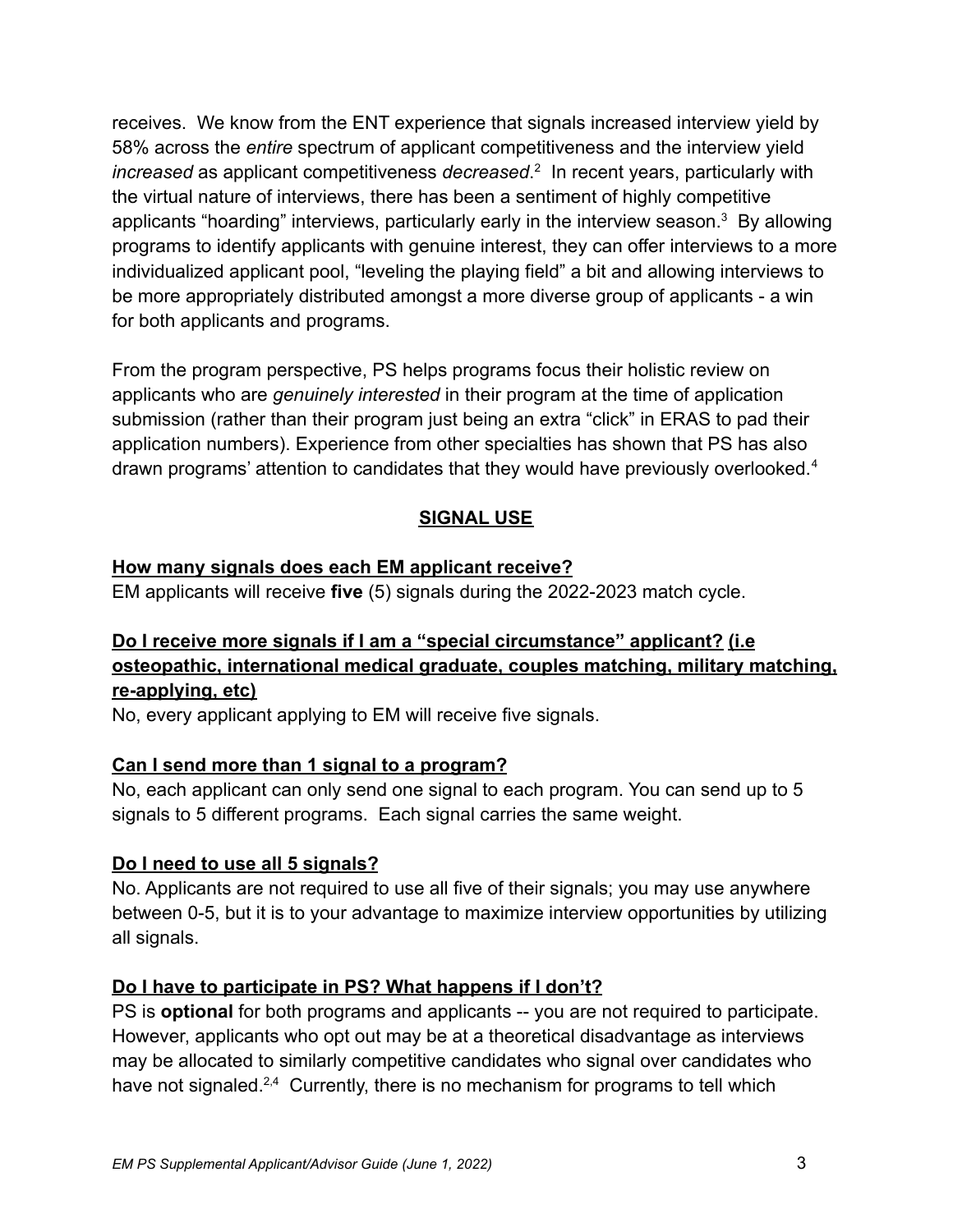applicants are not participating versus those who are participating but did not send a signal – this is purposeful to prevent programs from holding bias against those who are participating but do not send a signal. But how a program interprets a "lack of signal" is subject to speculation and may vary from program to program.

#### **If I send a signal, does this mean I will automatically get an interview?**

No, a signal only expresses that you are interested in that specific program and it is up to the residency program to decide if they would like to offer you an interview. Based on data from the previous match cycle, the likelihood of receiving an interview was higher at a signaled program than at a non-signaled program, and programs' attention was drawn to candidates that they would have previously overlooked.<sup>2,4</sup>

#### **Can I "undo" or "take back" a signal once I send it to a program?**

Selections can be edited at any point while the ERAS SuppApp is open (8/1-9/16/2022), up until you hit "submit." Once you have submitted your selections, all selections are final and cannot be changed.

## **How do I know if a residency program is participating in PS?**

You will be able to find a list of programs participating in PS on the [AAMC website](https://students-residents.aamc.org/applying-residencies-eras/programs-participating-supplemental-eras-application). Programs may also be advertising this on their website or social media.

## **Is there a chance I may send a signal to a program that is not participating in PS?**

No. You will *only* be able to assign signals to programs that are participating in PS. Programs do not have the option to drop out of PS after the sign up deadline of July 1st therefore there is no chance that a program will be included in the PS participation list but later be removed.

## **DECIDING ON PROGRAMS TO SIGNAL**

#### **How do I decide where to assign my signals?**

PS is new to the residency application process, therefore there is a paucity of data available on how to best assign signals. **Most advice provided in this document is based on consensus and not in evidence**. The data we do have is from other specialties and best practices may differ by specialty. We do have some information on how advisors advised applicants to use their signals, and how applicants decided to utilize their signals via the ERAS SuppApp in the 2021-2022 residency application cycle, reflected in the table below:5,6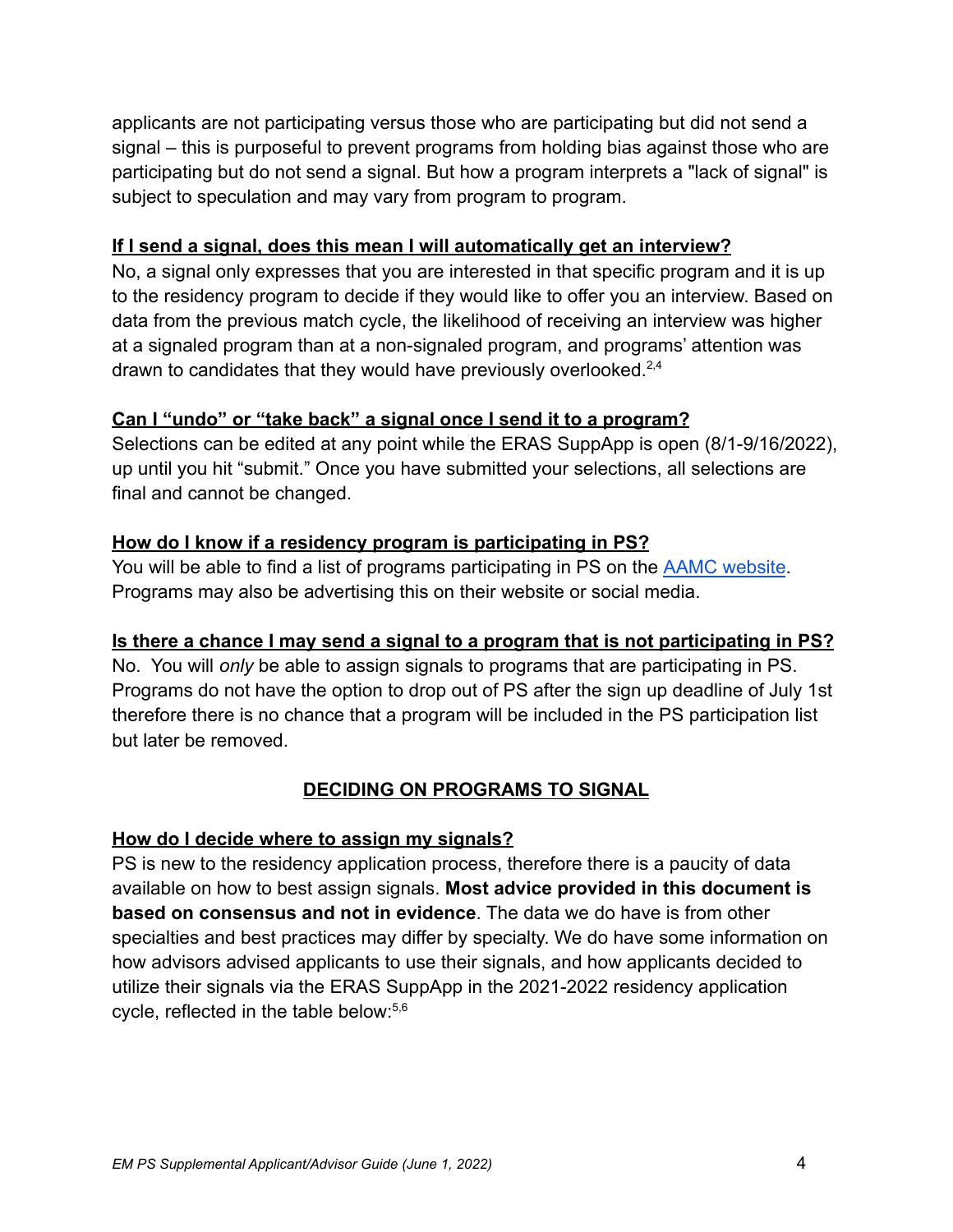#### **How Advisors Advised and Applicants Utilized Signals in the 2021-2022 ERAS Supp App**

|                                                                                                                                          | <b>Applicant</b><br>(35% response)<br>rate) | <u>Advisor</u><br>(MD: 62%/<br>DO: 37%) |
|------------------------------------------------------------------------------------------------------------------------------------------|---------------------------------------------|-----------------------------------------|
| <b>PS REFLECT TRUE INTERESTS</b>                                                                                                         | 72%                                         | 64%                                     |
| <b>STRATEGIES FOR PS SELECTION</b><br>Only "safety" programs<br>Only "reach" programs<br>Mix of "safety" & "reach" programs              | 11%<br>10%<br>34%                           | 5%<br>2%<br>73%                         |
| <b>TOP FACTORS WHEN CHOOSING PS</b><br>Program strengths align w Career interests<br>Location<br>Strength of program's Clinical training | 67%<br>66%<br>54%                           | 90%<br>68%<br>50%                       |

Because signals will be assigned in concert with ERAS submission, it is strongly recommended that applicants spend some time researching programs and reflecting on what their priorities are in a prospective training program as they are putting together their initial application. There will be more opportunity to learn and reflect in depth on programs during the interview and ranking phase of the process, but having an understanding of some basic program information and the characteristics of applicants that have been accepted in the past can go a long way to helping applicants select the programs they plan to signal. There will not be a post-interview round of signals.

When deciding which specific programs to assign your signals, Dr. Bryan Carmody, The Sheriff of Sodium, provided some reasonable advice in [his blog post about PS](https://thesheriffofsodium.com/2021/06/28/mailbag-eras-secondary-applications-and-preference-signaling/)<sup>7</sup>. **Signals should be utilized at programs where an applicant has a non-zero, but less than certain, probability of receiving an interview,** *provided the applicant has a real interest in that program***.** In other words, it does not make sense to waste a signal at a program that would not consider you otherwise, nor is it advisable to use a signal on a program where you are confident you would receive an interview.

Let's consider some examples. It is likely to be low yield to use a signal if your board scores are below a program's cut off for consideration or if you only have a COMLEX score and a program does not consider COMLEX scores in lieu of USMLE. If you are an IMG and a program denotes US grads only, does not sponsor visas, or has no track record of matching IMGs, using a signal with that program is likely to be low yield. Does this mean that you should never signal your dream program if you are in one of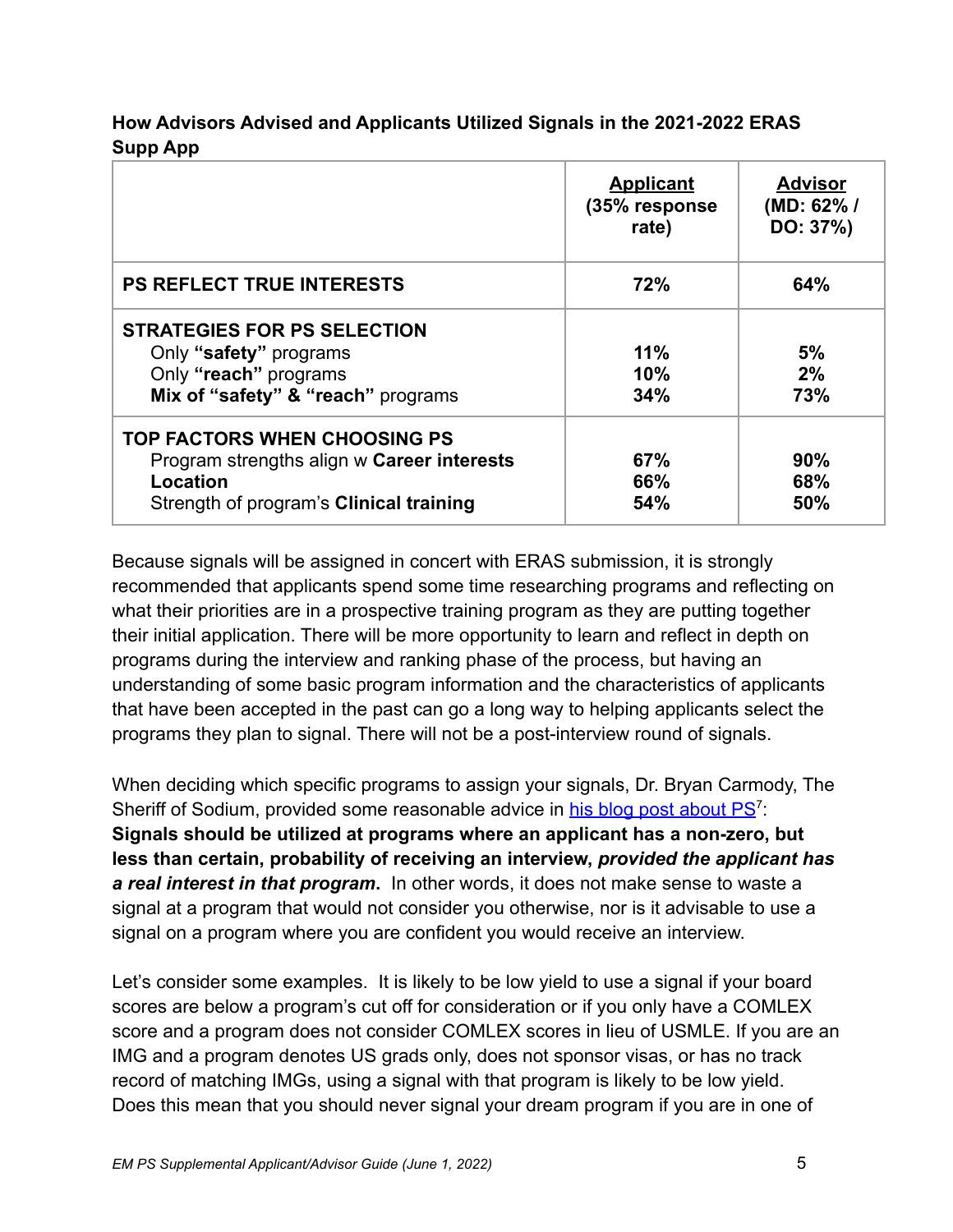these situations? No. You can utilize your signals however you choose. But if you consider statistics and probabilities, realize the yield of your signal will be lower in these situations compared to utilizing your signals at programs with applicant/resident characteristics that may match more closely with your own. For guidance on programs that may utilize filters such as these, please visit **[EMRA match](https://webapps.emra.org/utils/spa/match#/search/map)**.

Conversely, it is not wise to use a signal on a program where you are already likely to be offered an interview - which is why we have decided in EM that applicants **should not signal their home programs or programs at which they have completed an away rotation**.

## **Should I consider a program's competitiveness when choosing where to assign my signals?**

Current ENT and ERAS SuppApp data suggest that about a quarter of programs in each specialty received about half of all signals.<sup>2</sup> As the number of signals received by these competitive programs increases, the signal value at those programs decreases. If an applicant doesn't have the strongest application, and they utilize all their signals at highly competitive or "reach" programs which are likely to receive a large number of signals, then the emphasis behind that applicant's signals may be lost and therefore not best utilized for the highest gain. Depending on an applicant's competitiveness, there may be utility in sending a signal to one or more "safety" programs (again, assuming they actually want to be at that program), but there is no data to support this particular recommendation.

**We strongly suggest that applicants work with their medical school and EM advisors and reflect honestly on the strength of their application, which in turn will help inform an applicant on the best allocation of their signals**. We also suggest that applicants do their homework and look closely at program information available to them via [EMRA Match](https://webapps.emra.org/utils/spa/match#/search/map), [Texas Star,](https://www.utsouthwestern.edu/education/medical-school/about-the-school/student-affairs/texas-star.html) the [AAMC Residency Explorer tool](https://www.residencyexplorer.org/), and program websites, etc., to compare their application information with information of current/past residents.

## **Should I be signaling my home program or a program where I completed an away rotation in emergency medicine?**

No. This recommendation is specific to EM applicants and may be revised for future years but **for the 2022-2023 residency application cycle in EM - Do not signal your home program or a program where you completed an away rotation**. These programs have traditionally been high-yield in terms of interview offers in the past.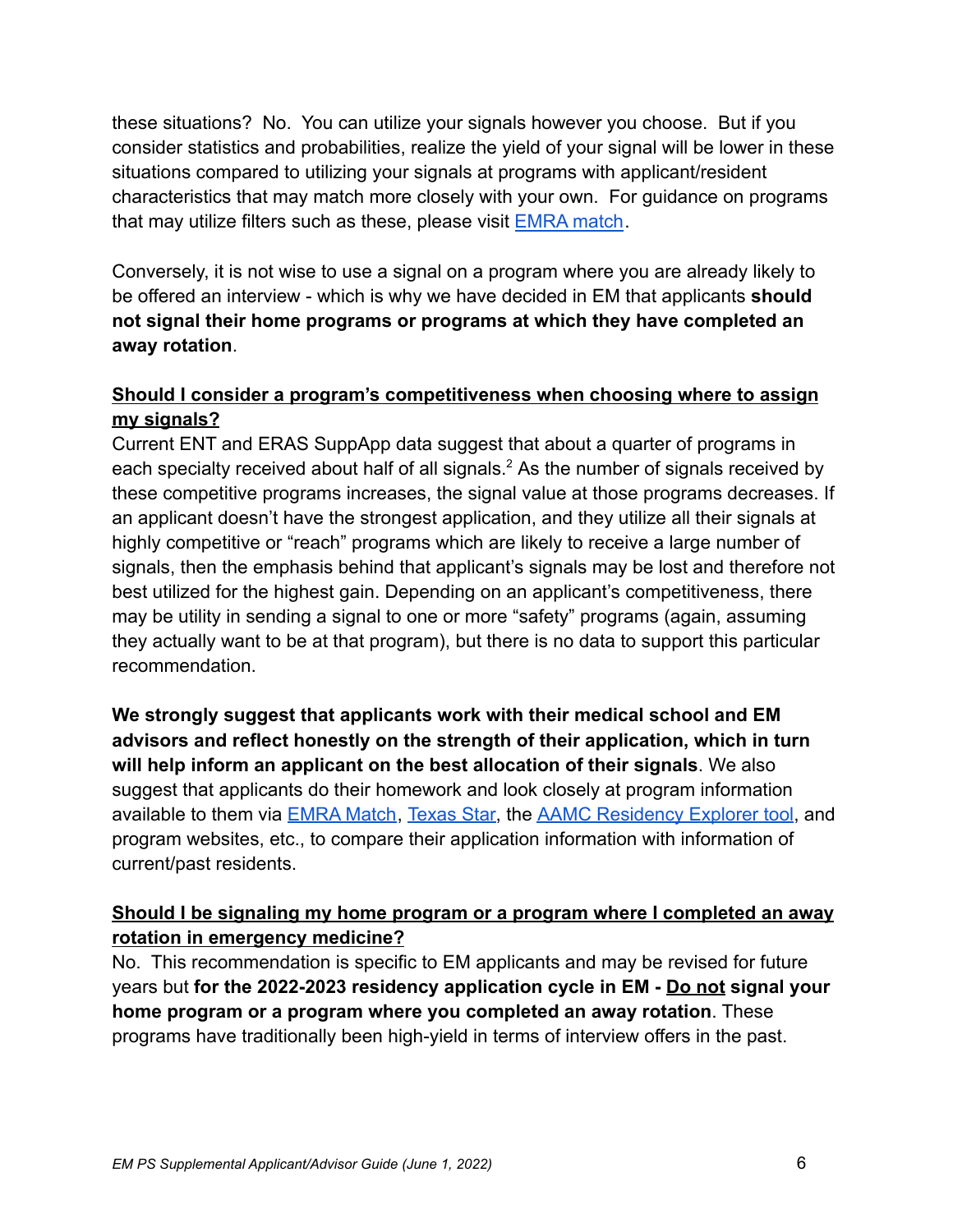#### **Should I be signaling a program where I completed an away rotation in a subspecialty in emergency medicine (ex: ultrasound, toxicology, pediatric EM, etc)?**

You may want to consider signaling programs where you completed an away rotation in an EM subspecialty. For some programs, completion of this rotation may be enough of a signal of interest but for others, it may not, particularly if you did not have as much face time with residency program leadership during your subspecialty rotation. We recommend discussing with your advisor whether or not you should consider signaling a program where you completed an away rotation in an EM subspecialty.

#### **What if I don't have an EM specific advisor? Who can I talk to about all of this?**

Because this process is new for EM this year, few emergency physicians outside of academics are aware of this major change to the residency application process. Residency programs, on the other hand, are acutely aware of this change as it affects them, too. Therefore, if your school is not affiliated with an EM residency program ("NORPHIN" - No Residency Program at Home Institution) but you do have contact with an advisor at an EM residency program outside of your institution, please reach out to them! If you do not have access to any advisors at an EM residency program, you can email [distanceadvising@cordjobboard.](mailto:distanceadvising@cordjobboard.org)com to be connected with an advisor from an EM residency program.

#### **Still not sure where to start?**

Try making your "top 10" list of residency programs. If your home program or program(s) where you performed a rotation are on this list, remove them. Look at **EMRA Match**, [Texas Star,](https://www.utsouthwestern.edu/education/medical-school/about-the-school/student-affairs/texas-star.html) the [AAMC Residency Explorer Tool](https://www.residencyexplorer.org/) and program websites to determine if any of these programs are unrealistic match prospects based on utilized filters/demographics of current residents. If a program falls into this category, consider removing it from your list (or just choosing one to signal if there are multiple in this category). If you still have more than 5 programs left, consider the competitiveness of each of the programs on your list, remembering that your signal will likely hold the greatest value at the programs that are *less* competitive. This does not mean do not signal the more competitive programs - but perhaps do not choose a list of entirely competitive programs if you really want to maximize the value of your tokens.

Clear as mud? At the end of the day, **just remember the one recommendation that remains constant - send signals to programs in which you are** *genuinely* **interested**.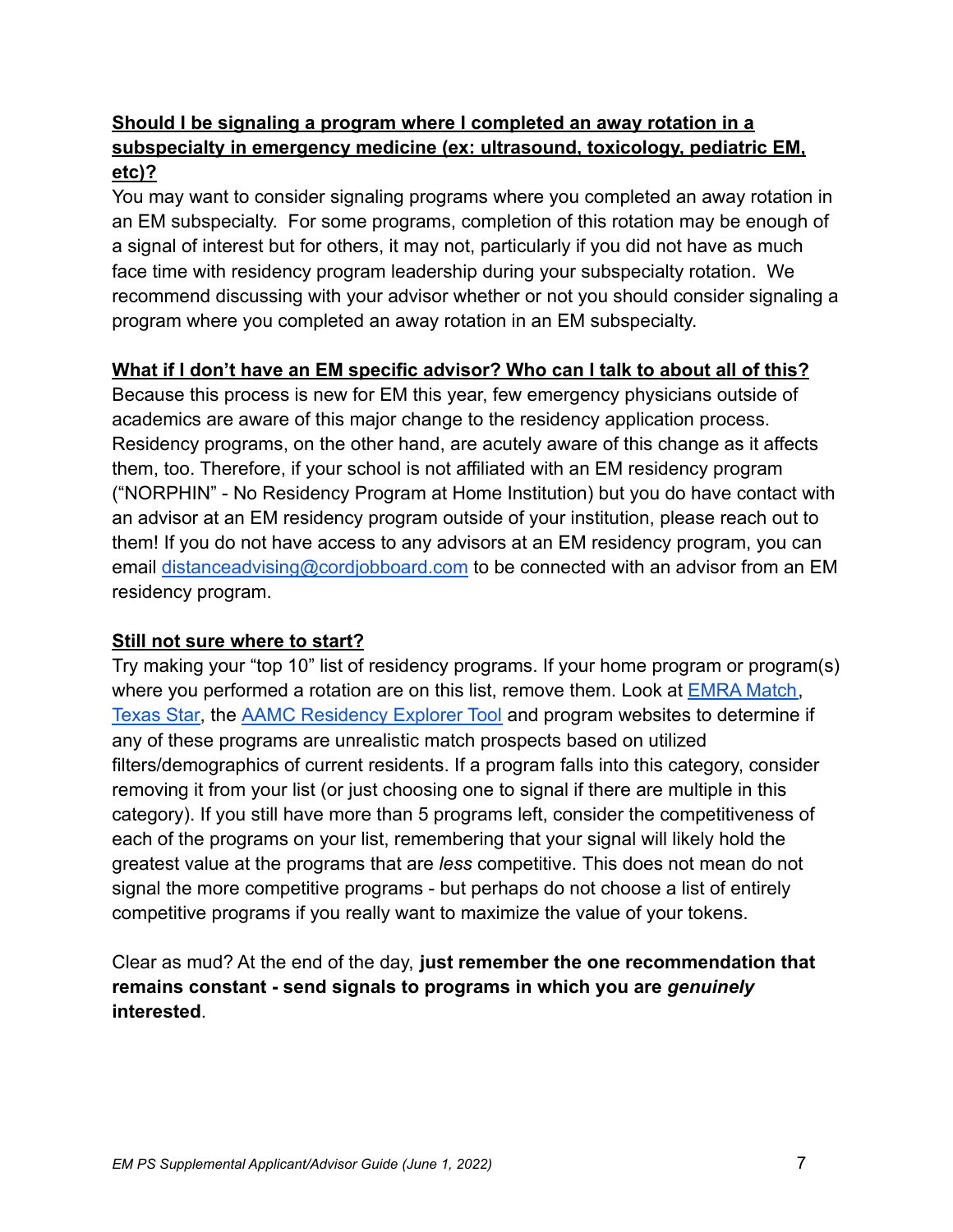#### **OTHER INFORMATION**

#### **What will residency programs do with my signal?**

Residency programs will be able to view your signal at the time of initial file review at the end of September. Programs from specialties that have already participated in PS have utilized the signal in a variety of ways: part of a holistic approach to application review, a tie-breaker between similarly-matched signaling versus non-signaling candidates, a screening tool, and/or as a topic for discussion during interviews (an applicant may be able to expand on their reasoning behind the signal, if asked; however, they CANNOT be asked where else they may/may not have signaled or if they participated in PS).<sup>2,4</sup> When opting in to PS, programs attest to a code of conduct that states they will NOT use the signal as a requirement for interview or as part of the rank list discussion and preparation.

#### **How was it decided that EM would get five signals?**

A calculation was performed based on the average number of applications submitted per applicant in EM and the number of programs in EM. This calculation suggested 4-5 signals would be optimal for our specialty to ensure applicants have enough signals but each signal retains its value.

Most other medical specialties that piloted PS started with five signals per applicant and made adjustments after data analysis and review of feedback from programs and applicants. Emergency medicine intends to do the same.

#### **How was it decided that EM would participate in PS?**

It was a year-long decision process based on data from other specialties' experiences over the past 2 years, recommendations from multiple committees and organizations representing all affected stakeholders in emergency medicine (The PS Working Group),\* and feedback and perspectives from program directors and EM residency applicants.

\*The PS Working Group (PSWG) includes members from:

- CORD Application Process Improvement Committee (APIC)
- CORD Advising Students Committee in EM (ASC-EM)
- CORD Board of Directors
- Society for Academic Emergency Medicine (SAEM) Clerkship Directors in EM (CDEM)
- SAEM Residents and Medical Students (RAMS)
- Emergency Medicine Residents' Association (EMRA)
- American Academy of Emergency Medicine Resident and Student Association (AAEM/RSA)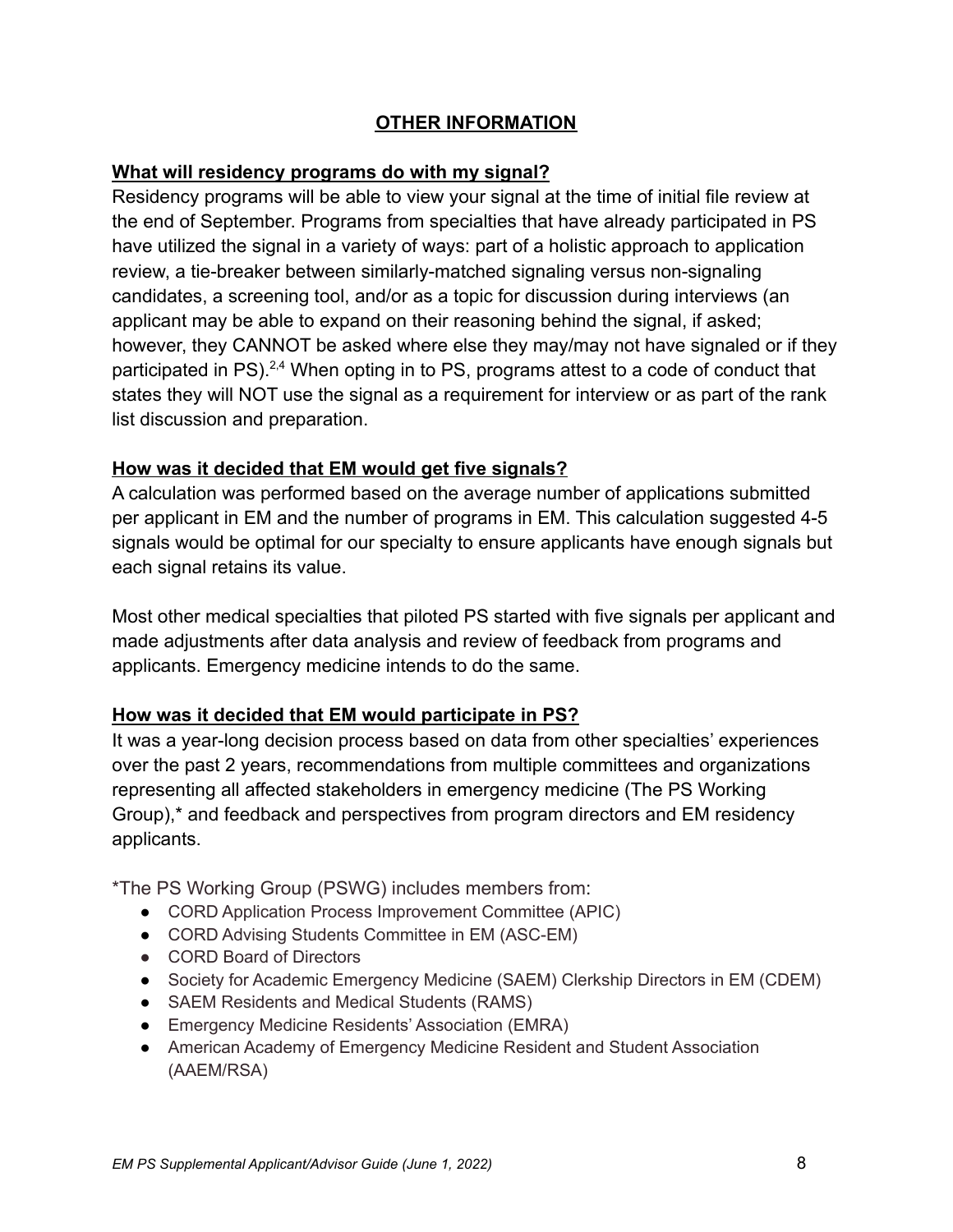#### **How was it decided that EM would NOT participate in the other two components of the ERAS SuppApp (Past Experiences and Geographic Preferences)?**

Ultimately, after reviewing the available data from the 2021-2022 ERAS SuppApp experience and EM program director and applicant survey results, the PSWG felt that the Past Experiences and Geographic Preferences sections of the ERAS Supplemental Application would be low yield for both applicants and programs in proportion to the amount of time and energy spent by applicants and programs to complete and review these sections. Of the three sections of the SuppApp, Program Signaling was the only one rated by program directors as a "must have" in future iterations of the SuppApp.<sup>4</sup>

## **Is PS in EM going to be studied or researched?**

Yes, it most certainly is. This 2022-2023 match cycle will be the pilot year for PS in EM. There is a robust research plan being developed by both ERAS and the EM PSWG. There will be opportunities to provide your perspectives and experiences via surveys so when one lands in your inbox, please fill it out! All stakeholders' experiences will be important in deciding if this pilot continues, and if so, what changes will need to be implemented to make the process work best for everyone.

## **Where can I find the most up to date information regarding PS?**

Please visit the [EM PS webpage on the CORD website](https://www.cordem.org/resources/preference-program-signaling/) and/or the [ERAS SuppApp](https://students-residents.aamc.org/applying-residencies-eras/supplemental-eras-application-eras-2023-cycle) [webpage](https://students-residents.aamc.org/applying-residencies-eras/supplemental-eras-application-eras-2023-cycle) for the most up to date information, and additional resources, regarding PS.

## **References**

- 1. Association of American Medical Colleges. ERAS statistics, preliminary data (ERAS 2022), residency. May 1, 2022. Available at: www.aamc.org/data-reports/interactive-data/eras-statistics-data. Accessed May 1, 2022.
- 2. Pletcher SD, Chang CWD, Thorne MC, Malekzadeh S. The Otolaryngology Residency Program Preference Signaling Experience. *Acad Med*. 2022;97(5):664-668. doi:10.1097/ACM.0000000000004441
- 3. Whelan A. Open letter on residency interviews. 2020. Available at: https://www.aamc.org/media/50291/download?utm\_source=sfmc&utm\_medium= Email&utm\_campaign=ERAS&utm\_content=Interviews. Accessed April 29, 2022.
- 4. Association of American Medical Colleges. AAMC Supplemental ERAS® Application: Final Results of the Program Director Reaction Survey for the 2022 Application Cycle. 2022. Available at: https://www.aamc.org/media/58896/download. Accessed April 29, 2022.